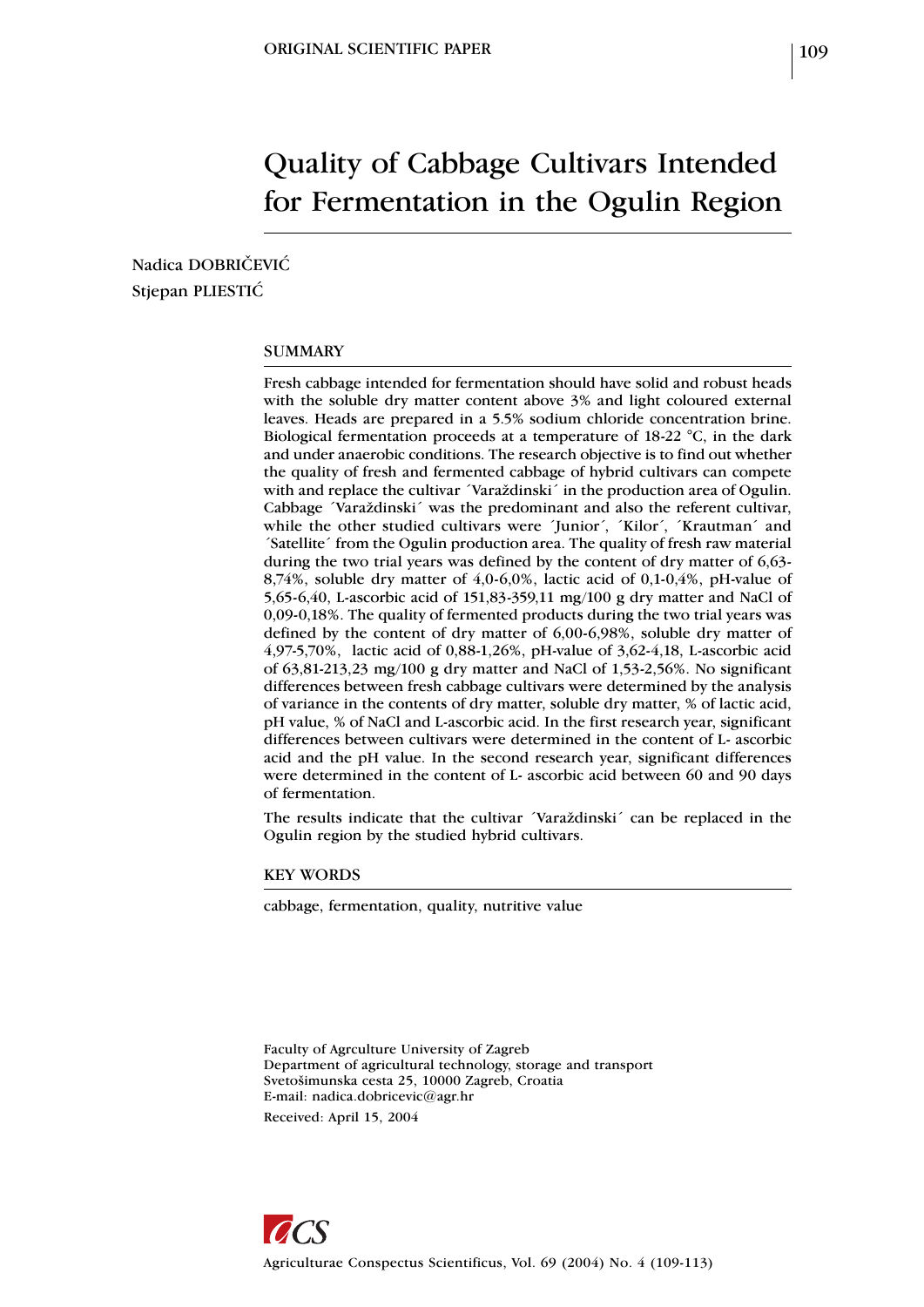## INTRODUCTION

Biologically fermented cabbage or sauerkraut is an important foodstuff in Croatia, rich in vitamins and minerals. Sauerkraut is mostly consumed during winter and in early spring months, when the diet is poor in fresh vegetables and the intake of vitamins with food is lower. The lower supply of fresh fruits and vegetables in that period is caused by the seasonal character of production and/or storage under unsatisfactory conditions for particular vegetable species, as well as by smaller market quantities.

Late cabbage cultivars with higher contents of soluble dry matter, and more sugar necessary for good lactic fermentation, are suitable for fermentation. Cabbage heads intended for fermentation should be of appropriate size and firmness, with light, not too green, external leaves.

Characteristics of cabbage production regions, along with different climatic conditions, affect the chemical and sensory quality of the raw material, which is reflected on the durability and quality of end products. Cabbage samples taken to test the fermented product quality came from the production region of Ogulin, which are known as being favourable for cabbage production. Characteristics of the climatic and agroecological conditions of this production region influence the high quality of fresh cabbage and good keeping of the fermented product.

The research objective was to determine the dietary value of fermented products of different cabbage hybrids in comparison with the domestic cultivar, as well as their storage life and the possibility of their mass production. They mature in the part of the year when air temperatures are lower, which makes it easier to control the course of fermentation and maintain storage conditions. Cabbage cultivars of suitable maturing time, intended solely for fermentation, were obtained by breeding (Pavlek, 1985).

Lactic fermentation is the preservation method based on controlled application of some microorganisms, whose activity creates unfavourable conditions for the growth and development of spoilage agents, thereby suppressing their action, and at the same time ensuring the desired quality and improving the product. As this is a controlled process, it requires suitable microorganisms, substrate, temperature, salt concentration, pH and sanitary conditions. Properly conducted fermentation requires a NaCl concentration with selective action upon microorganisms, while cell juice released through osmosis provides sufficient sugar for the development of the desirable microflora. Cabbage heads are fermented in 5,5-6% sodium chloride concentration (Vešnik, 1969a, 1969b; Lovrić and Piližota, 1994; Belitz et al., 1999; Duraković and Duraković, 2001).

The dry matter content of fresh cabbage ranges from 6.1 to 11.10% and of the fermented product ranges from 5,9 to 12,0%, sugar from 2.6 to 5.3% and sauerkraut of 0,8-9,6%, L-ascorbic acid from 13 to 70 mg/100 g fresh raw material and from 54 to 396 mg/kg in the end product, carotene from 0.01 to 0.04 mg/100 g. Cabbage is rich in minerals, notably potassium, sodium, calcium and magnesium. According to literature data, fresh cabbage contains from 0.067 to 0.14% NaCl and sauerkraut from 1.50 to 3,30%. pH values of fresh cabbage ranges from 5,2 to 6,4 and the fermented product range from 3.4 to 3.62, and the end of fermentation occurs at pH from 3.8 to 4.1 with a lactic acid content from 0.5 to 2.50% (Vešnik, 1969a, 1969b; Paula Pavlek, 1985; Niketić, 1988; Lovrić and Piližota, 1994; Lawless and Heymann, 1998;Kalaè et al., 1999; Kalaè et al., 2000a,2000b; Kalač et al., 2002; Lešić et al., 2002; Viander et al., 2003).

## MATERIAL AND METHODS

Cultivars studied were: ´Varaždinski´, as reference cultivar, and hybrid cultivars ´Junior´, ´Kilor´, ´Krautman´ and ´Satellite´, grown at production region of Ogulin, in the years 1999 and 2000.

Fifty uniform cabbage heads of satisfactory firmness, robustness and uniform outer appearance were separated from each cultivar. Fresh raw material was analyzed in the laboratory of the Department of Agricultural Technology, Storage and Transport where its basic chemical composition was determined: % dry matter, % soluble dry matter (refractometrically), % NaCl, % total acidity expressed as lactic acid, pH value and L-ascorbic acid. Heads were cleaned, inner stems were taken out, the mass was weighed on a Mettler 6000D balance and placed into five polyethylene packaging intended for cabbage fermentation. Thus prepared raw material was covered with a solution of water and table salt (concentration 5.5%). The samples were labelled and stored under anaerobic conditions at a temperature maintained at 18 to 22 °C during the first month. Upon the main fermentation, the samples were stored at a temperature of 10 to 15 °C. Fermentation and durability in storage were controlled every thirty days. The basic chemical composition and sensory characteristics of cabbage heads, colour, taste, smell and consistency, were determined. Analyses were performed according to the provisions of the Rulebook on the quality of fruit, vegetable and mushroom products and pectin preparations and its revisions and amendments, and the Rulebook on health criteria for foods and consumer goods in Croatia. Chemical analyses followed the guidelines from the Rulebook on the methods for chemical and physical analyses for quality control of fruit and vegetable products (AOEC, 2002).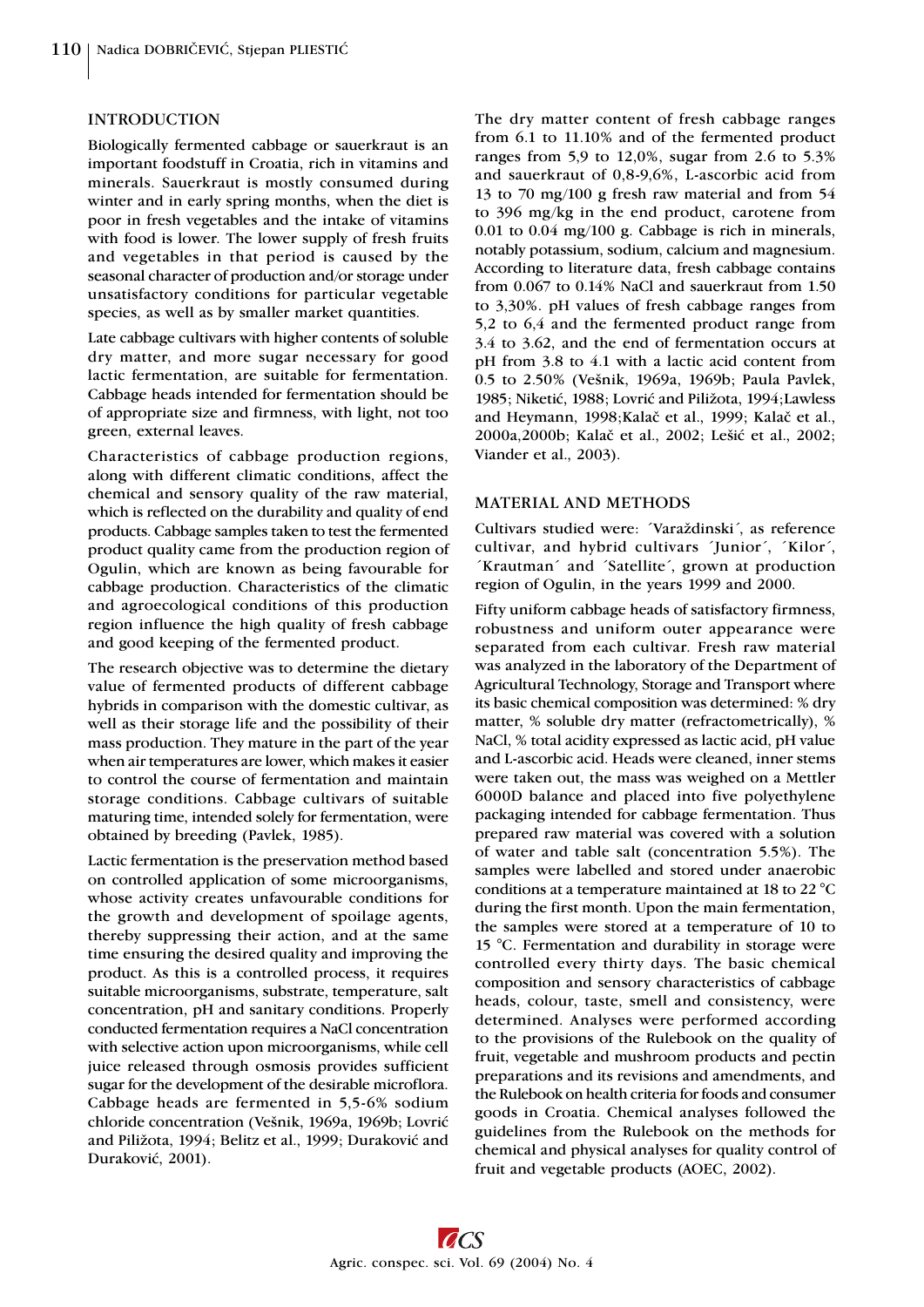Statistical treatment of the data was done by analysis of variance (ANOVA).

# RESULTS AND DISCUSSION

Quality of fresh cabbage and of the fermented product is defined on the basis of the results of chemical analyses and sensory characteristics of their taste, colour, smell and consistency. Chemical composition of fresh cabbage (Table 1) was defined by the dry matter values ranging from 6.63 to 8.74%, with average values for both years for particular cultivars: ´Krautman´ 6.70 %, ´Satelite´ 6.99, ´Varaždinski´ 7.02%, ´Kilor´ 7.68% and ´Junior´ 8.09%. Average dry matter content for all cultivars was 7.16% in the first year, and 7.44% in the second year. Values of soluble dry matter ranged from 4.0 to 6.0%, with average values for both years for particular cultivars: ´Krautman´ 4.8%, ´Varaždinski´ 4.99%, ´Satelite´ 5.0%, ´Junior´ 5.15% and ´Kilor´ 5.3%. Average values for all cultivars in the fresh state were 5.78% in the first year and 4.31% in the second year. Average values of lactic acid ranged from 0.1 to 0.4%, with average values for both years for particular cultivars: ´Satelite´ 0.13%, ´Krautman´ 0.23%, ´Junior´ and ´Kilor´ 0.24% and ´Varaždinski´ 0.29%. Average values of all cultivars are 0.28% in the first year and 0.18% in the second year. pH values range from 5.65 to 6.40, with average values for both years for particular cultivars: ´Kilor´ 5.98, ´Varaždinski´ and ´Junior´ 6.23, ´Satelite´ 6.24 and ´Krautman´ 6.31. Average values of all cultivars are 6.08 in the first year and 6.31 in the second year. NaCl contents ranged from 0.09 to 0.18%, with average values for both years for particular cultivars: ´Junior´ 0.10%, ´Kilor´ 0.11%, ´Satelite´ 0.12%, ´Krautman´ 0.13% and ´Varaždinski´ 0.14%. Average values of all cultivars are 0.14% in the first year and 0.10% in the second year. Contents of L-ascorbic acid ranged from 151.83 to 359.11 mg/100g dry matter, with average values for both years for

particular cultivars: ´Junior´ 205.9 mg, ´Varaždinski´ 235.62 mg, ´Satelite´ 238.8 mg, ´Kilor´ 263.69 mg and ´Krautman´ 301.38 mg. Average values of all cultivars are 293.45 mg in the first year and 204.70 mg in the second year.

Average values of fresh cabbage chemical properties point to the satisfactory quality of the raw material (Vešnik, 1969a, 1969b; Niketić, 1988; Belitz and Grosch, 1999; Kalač et al., 2000a, 2000b; Lešić et al., 2002). No significant differences between the cultivars were determined by the analysis of variance of the chemical characteristics of fresh cabbage.

In both research years, changes were recorded during fermentation in the contents of dry matter (Table 2) in the range from 6.00% (´Satelite´) to 6.98% (´Kilor´), soluble dry matter, i.e., sugar, (Table 3) from 4.97% (´Satelite´) to 5.70% (Junior) and lactic acid (Table 4) from 0.88% (´Kilor´) to 1.26% (´Junior´). This can be attributed to the separation of cell juice and to anaerobic fermentation causing a different chemical composition of fermented cabbage, which was corroborated by the results of other authors (Vešnik, 1969a, 1969b; Belitz and Grosch, 1999; Kalaè et al., 1999; Kalač et al., 2000a, 2000b; Lešić et al., 2002). No significant differences in the contents of dry matter, soluble dry matter and lactic acid were found between fermentations after 30, 60 and 90 days (Tables 2, 3 and 4). No significant differences were determined by testing the mean values of chemical characteristics of particular cultivars either.

 Average pH-values (Table 5) after 30, 60 and 90 days of fermentation ranged from 3.62 (´Varaždinski´) to 4.18 (´Kilor´) as a result of the formation of lactic fermentation microflora. The analysis of variance showed significant differences between the cultivars only in 1999. Cultivar ´Kilor´ differs significantly from ´Varaždinski´, ´Krautman´ and ´Satelite´ (\*\*), as well as from ´Junior´ (\*). There are no significant differences between the other cultivars.

| Table 1. Chemical composition of fresh cabbage |                   |                        |                  |      |             |                                 |  |  |
|------------------------------------------------|-------------------|------------------------|------------------|------|-------------|---------------------------------|--|--|
| Cultivar<br>1999                               | Dry matter $(\%)$ | Soluble dry matter (%) | Milk acid $(\%)$ | pH   | NaCl $(\%)$ | L-ascorbic acid $(mg/100 g DM)$ |  |  |
| Varaždinski                                    | 7.12              | 5.90                   | 0.40             | 6.10 | 0.18        | 243.06                          |  |  |
| Junior                                         | 7.44              | 5.80                   | 0.30             | 6.10 | 0.11        | 259.97                          |  |  |
| Kilor                                          | 7.67              | 5.60                   | 0.30             | 5.65 | 0.10        | 359.11                          |  |  |
| Krautman                                       | 6.63              | 5.60                   | 0.30             | 6.22 | 0.16        | 325.69                          |  |  |
| Satelite                                       | 6.96              | 6.00                   | 0.10             | 6.33 | 0.14        | 279.43                          |  |  |
| Average<br>2000                                | 7.16              | 5.78                   | 0.28             | 6.08 | 0.14        | 293.45                          |  |  |
| Varaždinski                                    | 6.92              | 4.07                   | 0.19             | 6.35 | 0.09        | 228.18                          |  |  |
| Junior                                         | 8.74              | 4.50                   | 0.19             | 6.35 | 0.09        | 151.83                          |  |  |
| Kilor                                          | 7.69              | 5.00                   | 0.19             | 6.30 | 0.12        | 168.27                          |  |  |
| Krautman                                       | 6.76              | 4.00                   | 0.17             | 6.40 | 0.09        | 277.07                          |  |  |
| Satelite                                       | 7.09              | 4.00                   | 0.17             | 6.15 | 0.09        | 198.17                          |  |  |
| Average                                        | 7.44              | 4.31                   | 0.18             | 6.31 | 0.10        | 204.70                          |  |  |

F-test for the studied characteristics is not significant.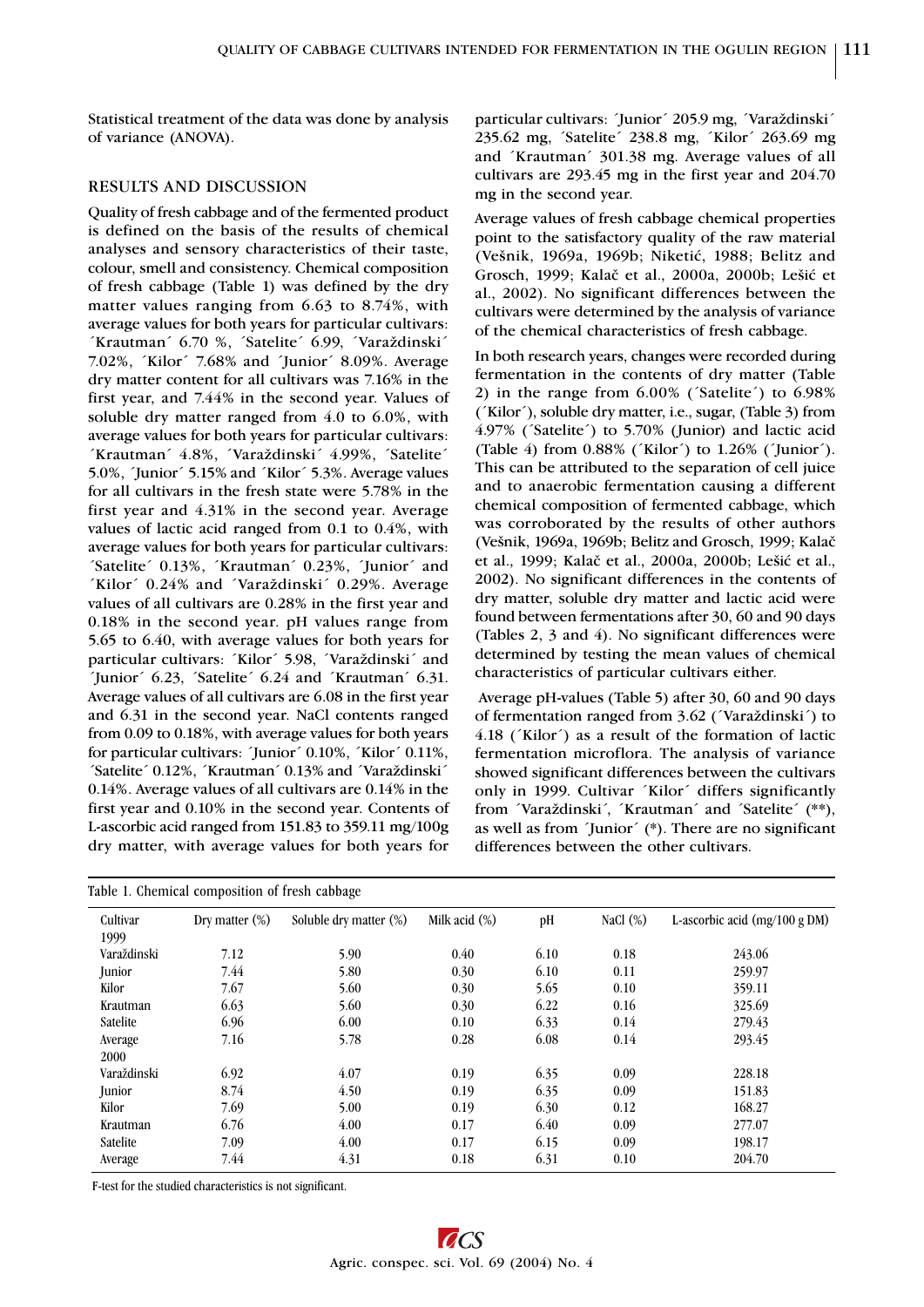|  |  |  |  | Table 2. Mean dry matter (%) |  |
|--|--|--|--|------------------------------|--|
|--|--|--|--|------------------------------|--|

| Cultivar    |      |      | Days of fermentation |         |
|-------------|------|------|----------------------|---------|
|             | 30   | 60   | 90                   | Average |
| 1999        |      |      |                      |         |
| Varaždinski | 6.85 | 6.17 | 6.37                 | 6.46    |
| Junior      | 6.23 | 6.58 | 6.77                 | 6.53    |
| Kilor       | 5.84 | 6.25 | 6.36                 | 6.15    |
| Krautman    | 5.92 | 6.35 | 6.12                 | 6.13    |
| Satelite    | 6.26 | 5.60 | 6.15                 | 6.00    |
| Average     | 6.22 | 6.19 | 6.35                 | 6.25    |
| 2000        |      |      |                      |         |
| Varaždinski | 6.62 | 7.39 | 6.25                 | 6.75    |
| Junior      | 8.24 | 5.93 | 6.47                 | 6.88    |
| Kilor       | 7.21 | 6.83 | 6.98                 | 6.98    |
| Krautman    | 6.53 | 6.72 | 6.39                 | 6.55    |
| Satelite    | 6.45 | 7.76 | 6.11                 | 6.77    |
| Average     | 7.01 | 6.93 | 6.44                 | 6.79    |

F-test for days of fermentation is not significant;

F-test for cultivars is not significant.

Table 3. Mean soluble dry matter (%)

| Cultivar    |      | Days of fermentation |      |         |  |  |  |
|-------------|------|----------------------|------|---------|--|--|--|
|             | 30   | 60                   | 90   | Average |  |  |  |
| 1999        |      |                      |      |         |  |  |  |
| Varaždinski | 5.40 | 5.20                 | 5.20 | 5.27    |  |  |  |
| Junior      | 5.60 | 5.00                 | 5.50 | 5.37    |  |  |  |
| Kilor       | 5.40 | 5.70                 | 5.50 | 5.53    |  |  |  |
| Krautman    | 5.40 | 5.50                 | 5.00 | 5.30    |  |  |  |
| Satelite    | 5.60 | 5.50                 | 5.30 | 5.47    |  |  |  |
| Average     | 5.48 | 5.38                 | 5.30 | 5.39    |  |  |  |
| 2000        |      |                      |      |         |  |  |  |
| Varaždinski | 5.00 | 6.00                 | 5.80 | 5.60    |  |  |  |
| Junior      | 6.00 | 6.00                 | 5.10 | 5.70    |  |  |  |
| Kilor       | 6.00 | 4.00                 | 5.80 | 5.27    |  |  |  |
| Krautman    | 5.80 | 5.00                 | 5.50 | 5.43    |  |  |  |
| Satelite    | 5.00 | 4.00                 | 5.90 | 4.97    |  |  |  |
| Average     | 5.56 | 5.00                 | 5.62 | 5.39    |  |  |  |

F-test for days of fermentation is not significant; F-test for cultivars is not significant.

Table 4. Mean total acids (as % milk acid)

| Cultivar        | Days of fermentation |      |      |         |
|-----------------|----------------------|------|------|---------|
|                 | 30                   | 60   | 90   | Average |
| 1999            |                      |      |      |         |
| Varaždinski     | 1.80                 | 0.82 | 0.92 | 1.18    |
| <b>Junior</b>   | 1.20                 | 1.25 | 1.34 | 1.26    |
| Kilor           | 0.80                 | 0.92 | 0.93 | 0.88    |
| Krautman        | 1.30                 | 0.83 | 0.81 | 0.98    |
| Satelite        | 1.50                 | 1.03 | 1.04 | 1.19    |
| Average         | 1.32                 | 0.97 | 1.01 | 1.10    |
| 2000            |                      |      |      |         |
| Varaždinski     | 1.11                 | 1.23 | 1.23 | 1.19    |
| Junior          | 0.87                 | 1.37 | 1.13 | 1.12    |
| Kilor           | 1.08                 | 1.16 | 1.18 | 1.14    |
| Krautman        | 1.30                 | 1.32 | 1.02 | 1.21    |
| <b>Satelite</b> | 1.08                 | 1.21 | 1.14 | 1.14    |
| Average         | 1.09                 | 1.26 | 1.14 | 1.16    |

F-test for days of fermentation is not significant;

F-test for cultivars is not significant.

| Cultivar    |      | Days of fermentation |      |         |  |  |
|-------------|------|----------------------|------|---------|--|--|
|             | 30   | 60                   | 90   | Average |  |  |
| 1999        |      |                      |      |         |  |  |
| Varaždinski | 3.68 | 3.82                 | 3.72 | 3.74    |  |  |
| Junior      | 3.90 | 3.82                 | 3.78 | 3.83    |  |  |
| Kilor       | 4.40 | 4.08                 | 4.05 | 4.18    |  |  |
| Krautman    | 3.68 | 3.62                 | 3.80 | 3.70    |  |  |
| Satelite    | 3.58 | 3.81                 | 3.68 | 3.69    |  |  |
| Average     | 3.85 | 3.83                 | 3.81 | 3.83    |  |  |
| 2000        |      |                      |      |         |  |  |
| Varaždinski | 3.62 | 3.65                 | 3.60 | 3.62    |  |  |
| Junior      | 3.85 | 3.72                 | 3.65 | 3.74    |  |  |
| Kilor       | 3.62 | 3.62                 | 3.65 | 3.63    |  |  |
| Krautman    | 3.75 | 3.60                 | 3.65 | 3.67    |  |  |
| Satelite    | 3.85 | 3.58                 | 3.70 | 3.71    |  |  |
| Average     | 3.74 | 3.63                 | 3.65 | 3.67    |  |  |

LSD 0.05 (cultivars, 1999) = 0.2424; LSD 0.01 (cultivars, 1999) = 0.3525 LSD  $0.05$  (cultivars,  $2000$ ) $-n.s;$ 

F-test for days of fermentation is not significant

### Table 6. Mean NaCl (%)

| Cultivar        | Days of fermentation |      |      |         |  |
|-----------------|----------------------|------|------|---------|--|
|                 | 30                   | 60   | 90   | Average |  |
| 1999            |                      |      |      |         |  |
| Varaždinski     | 2.12                 | 2.69 | 2.86 | 2.56    |  |
| <b>Junior</b>   | 1.53                 | 1.39 | 1.67 | 1.53    |  |
| Kilor           | 2.10                 | 2.54 | 2.61 | 2.42    |  |
| Krautman        | 1.38                 | 2.58 | 2.61 | 2.19    |  |
| <b>Satelite</b> | 0.90                 | 2.30 | 2.96 | 2.05    |  |
| Average         | 1.61                 | 2.30 | 2.54 | 2.15    |  |
| 2000            |                      |      |      |         |  |
| Varaždinski     | 1.97                 | 2.28 | 2.16 | 2.14    |  |
| Junior          | 2.02                 | 1.81 | 2.22 | 2.02    |  |
| Kilor           | 1.59                 | 2.11 | 2.41 | 2.04    |  |
| Krautman        | 1.23                 | 1.45 | 2.33 | 1.67    |  |
| Satelite        | 2.74                 | 1.76 | 2.05 | 2.18    |  |
| Average         | 1.91                 | 1.88 | 2.23 | 2.01    |  |

LSD 0.05 (cultivars, 1999) =  $0.60$ ; LSD 0.01 (cultivars, 1999) =  $0.87$ LSD  $0.05$  (days,  $2000$ ) $-n.s$ ; F-test for cultivars is not significant.

NaCl content changed significantly during fermentation (Table 6) after 30, 60 and 90 days only in 1999 because the analysis of variance determined significant differences for 30 and 60 days (\*) and for 30 and 90 days (\*\*). No differences between the cultivars were recorded in NaCl contents in either research year.

Average values of L-ascorbic acid (Table 7) in both years ranged from 63.81 mg ('Satelite') to 221.34 mg (´Krautman´). Significant differences between the cultivars were determined in the first year by the analysis of variance. Cultivars ´Varaždinski´ and ´Satelite´ differed significantly from cultivars ´Junior´ and ´Krautman´ (\*), while there were no significant differences between the other cultivars. Significant differences were determined in the second year by the analysis of variance only between 60 and 90 days